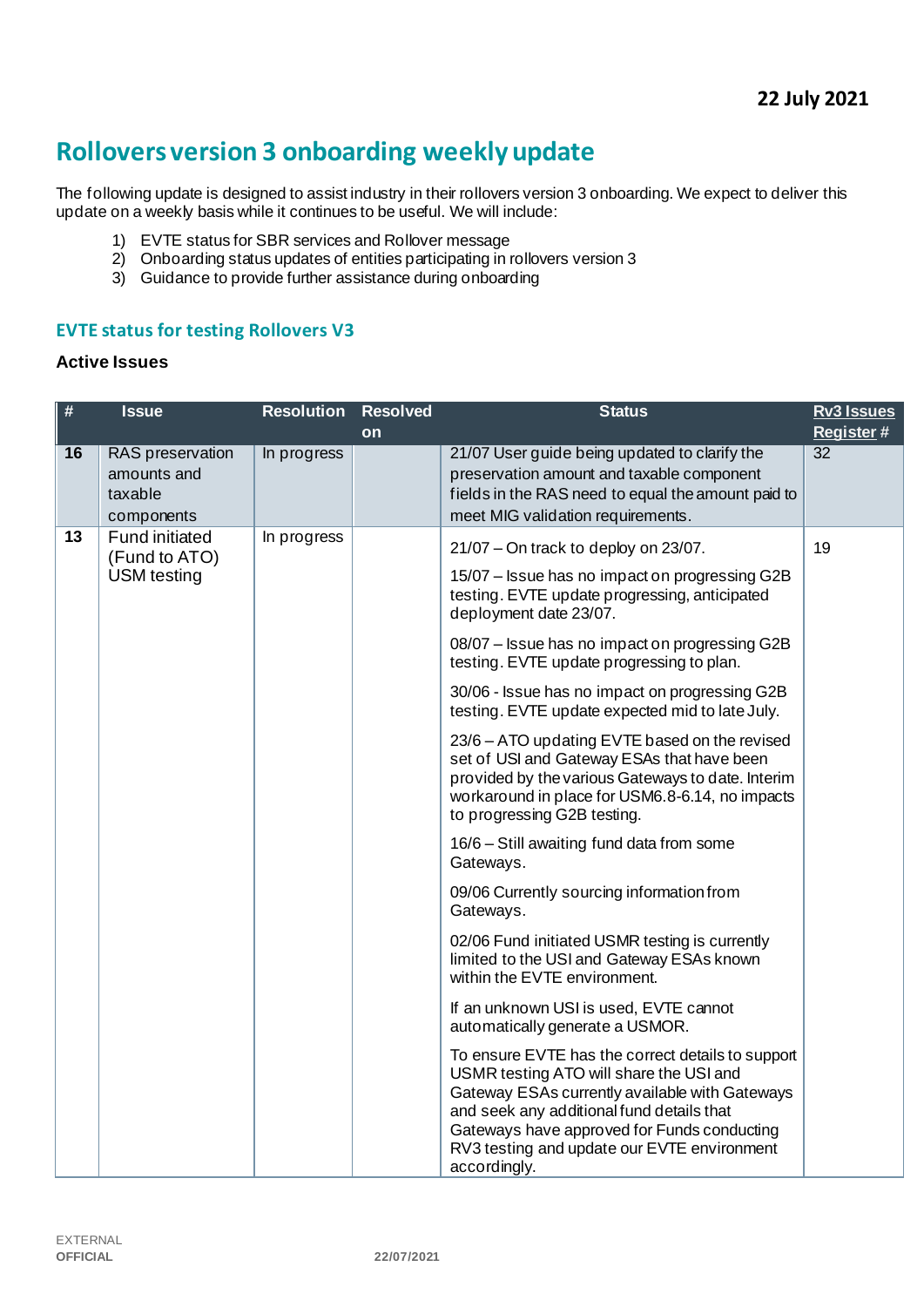# EXTERNAL

| ---------       |            |
|-----------------|------------|
| <b>OFFICIAL</b> | 22/07/2021 |

| #  | <b>Issue</b>                                                                                                                                                                                                                                     | <b>Resolution</b>                                                                                                                                                                                                                                                                                                                                                                                                                                                                                                                                             | <b>Resolved on</b> | Rv3<br><b>Issues</b><br><b>Register</b><br># |
|----|--------------------------------------------------------------------------------------------------------------------------------------------------------------------------------------------------------------------------------------------------|---------------------------------------------------------------------------------------------------------------------------------------------------------------------------------------------------------------------------------------------------------------------------------------------------------------------------------------------------------------------------------------------------------------------------------------------------------------------------------------------------------------------------------------------------------------|--------------------|----------------------------------------------|
| 15 | 16.07.2021<br><b>Release Authority Error</b><br><b>Response (RAER)</b><br>message structure                                                                                                                                                      | RAER payload build specifications set out in<br>$\bullet$<br>Schedule 6 Data and Payment Standards - Error<br>Code Management must be met - refer section 11.3<br>Release Authority Error Response.<br>Of note, if curly braces form part of your payload,<br>the corresponding parameter to dynamically fill the<br>curly braces must also be included in your payload -<br>refer to section 3.3 Parameters content model<br>information.                                                                                                                    | 19 July 2021       | 32                                           |
| 14 | 03.06.2021<br><b>Schematron incorrectly</b><br>applying USM validation<br>on an RTR message.                                                                                                                                                     | 11/06 Updated schematron and published on the<br>$\bullet$<br>software developers website.<br>09/06 Discrepancy identified between the taxonomy<br>$\bullet$<br>in MIG V3 and the latest version of the schematron<br>where validation was incorrectly conducted on the<br>Unclaimed Superannuation Money. Date field, as part<br>of an RTR message.<br>The schematron has been updated to align with<br>MIG V3 and address USM validation issues. The<br>updated version has been scheduled for external<br>publication (estimated availability from 11/06). | 11 June 2021       | 20                                           |
| 12 | 12.05.2021<br>G2B test scenario USM 6.6<br>currently unavailable to<br>test.                                                                                                                                                                     | 18/05 System fix deployed and confirmed<br>$\bullet$<br>successful. USM6.6 available for testing.<br>12/05 USM6.6 - currently under investigation.<br>$\bullet$                                                                                                                                                                                                                                                                                                                                                                                               | 18 May 2021        | 18                                           |
| 11 | 04.05.2021<br>G2B test scenario USM 6.7<br>currently unavailable to<br>test.                                                                                                                                                                     | 18/05 System fix deployed and confirmed<br>$\bullet$<br>successful. USM6.7 available for testing.<br>11/05 USM6.7 - investigation complete, fix<br>$\bullet$<br>identified. Anticipate test will be available from<br>18/05.<br>04/05 Issues identified with test scenario USM6.7.<br>$\bullet$                                                                                                                                                                                                                                                               | 18 May 2021        | 17                                           |
| 10 | 25.03.2021<br><b>Provision of updated</b><br>sample payload data                                                                                                                                                                                 | 29/04 - Rollover Sample Message Instances<br>$\bullet$<br>(payload samples) published and available at:<br>https://softwaredevelopers.ato.gov.au/rolloverV3                                                                                                                                                                                                                                                                                                                                                                                                   | 29 April 2021      | 16                                           |
| 9  | 26.04.2021<br><b>RASOR incorrectly setting</b><br>identifier scheme values<br>for TFN and ID.                                                                                                                                                    | 29/04 - Fix confirmed successful.<br>$\bullet$<br>28/04 – Fix identified and deployed on 28 April.<br>$\bullet$<br>Reissued test on 28 April. Resolution pending<br>confirmation of successful fix.<br>26/04 – EVTE issue identified for investigation.<br>$\bullet$<br>RASOR being rejected at Gateway due to invalid<br>event item scheme parameter value.                                                                                                                                                                                                  | 29 April 2021      | 15                                           |
| 8  | 01.04.2021<br><b>Internal ATO factors</b><br>affecting the information in<br>our test data for P2P (both<br><b>B2B and G2B including in</b><br>EVTE) are currently being<br>considered and are likely<br>to require updates to our<br>test data. | 23/04 EVTE refresh completed and testing<br>$\bullet$<br>recommenced.<br>14/04 Updated test data published.<br>$\bullet$                                                                                                                                                                                                                                                                                                                                                                                                                                      | 23 April 2021      | 13                                           |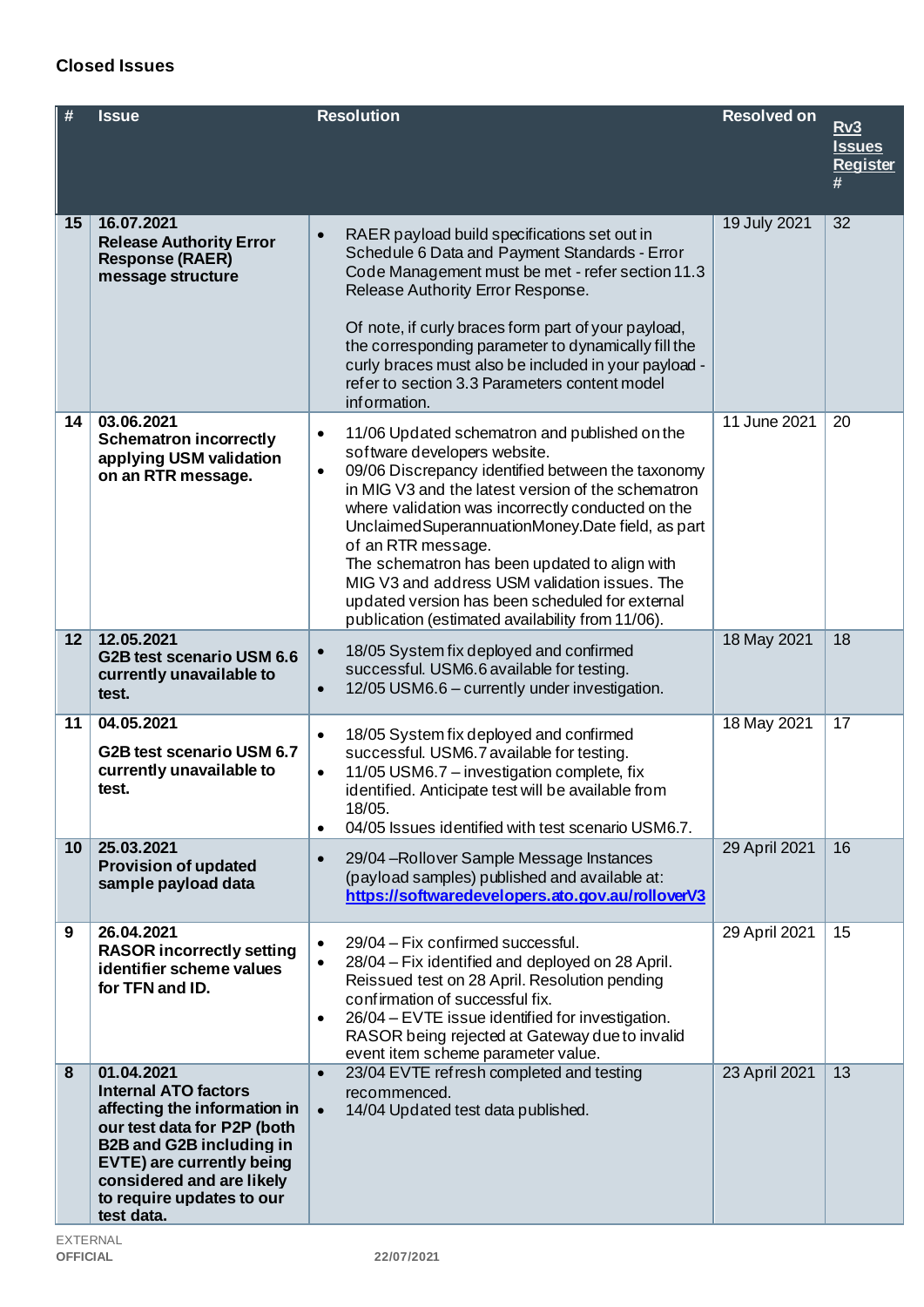| $\overline{7}$ | 12.02.2021<br><b>Recent whitelist</b><br>configuration and<br>certificate changes<br>introduced connection<br>errors impacting one<br>gateway. | 25/2: Data fix implemented on 23 February. Fix<br>$\bullet$<br>verified with impacted gateway.                                                                                                                                                                                                                                                                                                                                                                                                   | 23 February<br>2021         | $\overline{7}$ |
|----------------|------------------------------------------------------------------------------------------------------------------------------------------------|--------------------------------------------------------------------------------------------------------------------------------------------------------------------------------------------------------------------------------------------------------------------------------------------------------------------------------------------------------------------------------------------------------------------------------------------------------------------------------------------------|-----------------------------|----------------|
| 6              | 10.02.2021<br><b>EPF test scenario for</b><br><b>SMSF missing the SMSF</b><br>Alias in the ebMS header<br>properties                           | Identified through interoperability testing<br>$\bullet$<br>Root cause: EPF code regressed since the original<br>$\bullet$<br>EVTE deployment. Issue does not impact EPF test<br>scenarios for APRA funds.<br>Code remediation in progress.<br>$\bullet$<br>Remediation to restore correct code for EPF test<br>$\bullet$<br>scenarios with SMSF test data<br>25/2: Deployed to EVTE on 20 February, fix being<br>$\bullet$<br>verified with impacted Gateway<br>2/3: Fix verified.<br>$\bullet$ | 20 February<br>2021         | $6\phantom{1}$ |
| 5              | 4.02.2021<br><b>RA with SMSF Test</b><br>scenario was not<br>previously enabled.                                                               | RA Test scenarios with SMSF data enabled on 4<br>$\bullet$<br>February.                                                                                                                                                                                                                                                                                                                                                                                                                          | 4 February<br>2021          | 5              |
| 4              | <b>EPF Test Scenarios in</b><br><b>EVTE updated with SMSF</b><br>data                                                                          | Additional SMSF data for EPF test scenarios<br>$\bullet$<br>circulated to industry representatives (GOM, ASP<br>and gateways currently testing) for review, with no<br>feedback received by 4 February 2021.<br>EVTE updated to align with EPF SMSF data shared<br>$\bullet$<br>for consultation on 4 February.                                                                                                                                                                                  | 4 February<br>2021 (hotfix) | $\overline{4}$ |
| 3              | 29.01.2021<br>[Defect] EVTE Test<br>Harness unavailable on 20<br>Jan 2021 preventing<br>testing of RA                                          | Resolved by the end of the day.<br>$\bullet$<br>Caused by internal environment issue impacting<br>$\bullet$<br>outbound messages.<br>Resolved by the end of the day on 29 Jan 2021.<br>$\bullet$                                                                                                                                                                                                                                                                                                 | 29 January<br>2021          | 3              |
| $\overline{2}$ | 15.01.2021<br>[Defect] EPF ContextID<br>greater than 40 characters<br>issue                                                                    | EPF ContextID reduced to a value less than 40<br>$\bullet$<br>characters.<br>Identified through interoperability testing.<br>$\bullet$<br>Scenario has been tested successfully with an EPF<br>$\bullet$<br>for an APRA fund.                                                                                                                                                                                                                                                                    | 2 February<br>2021 (hotfix) | $\overline{2}$ |
| 1              | 15.12.2021<br>[Defect] RA and RAS<br>sample payloads<br>contained 8 digit TFNs<br>instead of 9 digit TFNs                                      | RA and RAS test scenarios updated with 9- digit<br>$\bullet$<br>TFN <sub>s</sub> .<br>Identified through early review of RA test files<br>$\bullet$<br>provided.<br>Shared with ATO on 15 Dec 2021<br>$\bullet$<br>RA and RAS data change release on 4th Janto<br>$\bullet$<br>EVTE.                                                                                                                                                                                                             | 4 January<br>2021 (hotfix)  | 1              |

## **EVTE status for SVS and SMSFmemberTICK Service** *(no change from last update)*

- May 2020 full suite of SVS and SMSF verification services available in EVTE
- Seven DSPs have been whitelisted for SMSFVRFY.
- Two DSPs have been whitelisted for SMSFMBRVRFY.
- Eight other DSPs are currently testing
- No issues have been identified requiring changes.

### **B2B Testing**

B2B cohort schedule and process overview:

- Funds will receive an email welcoming them to the cohort ten business days prior to the commencement date.
- An initial discussion on how the cohort will conduct their testing and the schedule will be held with funds and their gateways approximately 5 business days prior to the commencement date.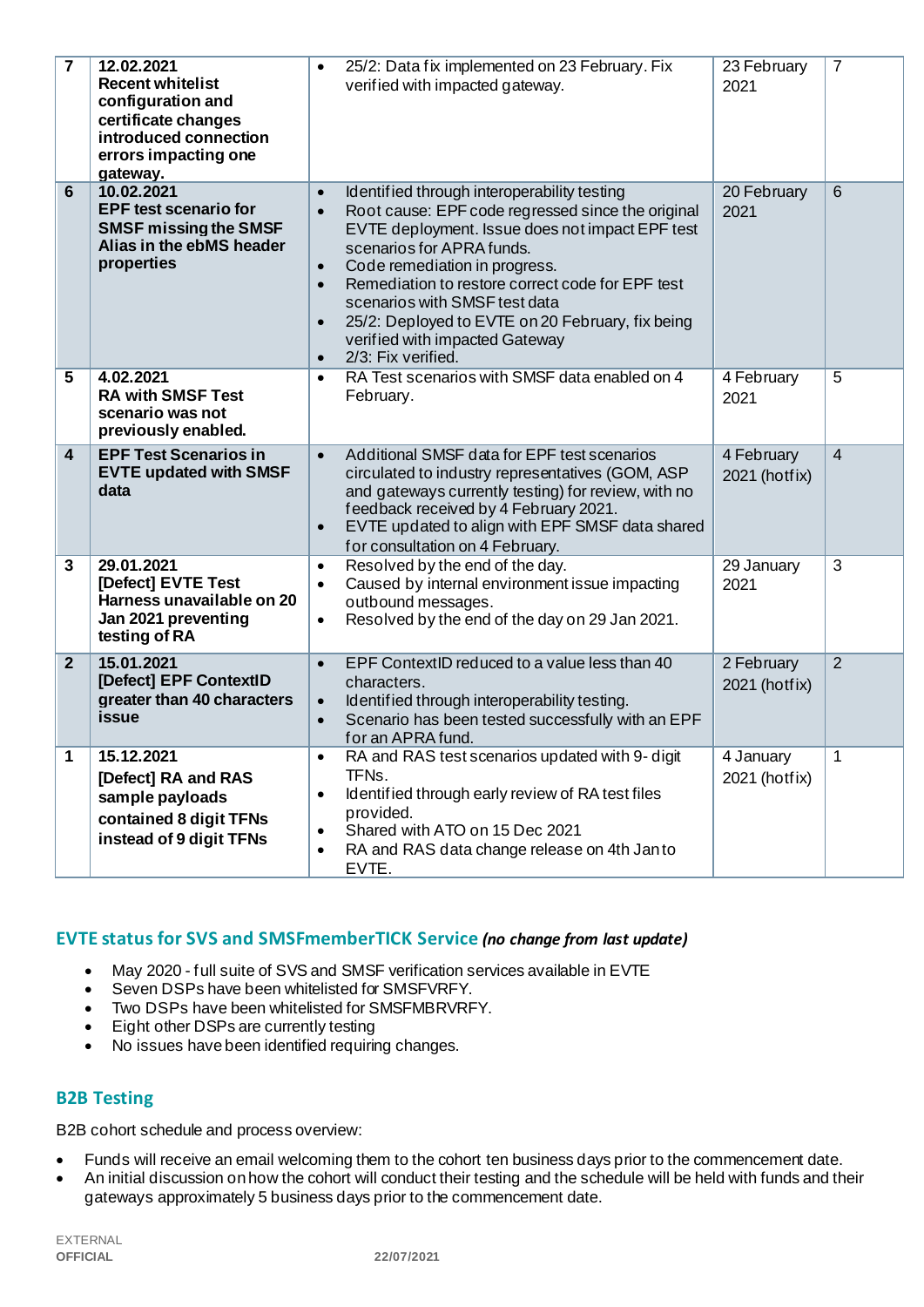- Stand-ups will be held twice a day for the duration of the cohort. Invites to these will be issued after the initial testing discussion.
- Once testing is completed, funds will receive an email thanking them for their participation and reminding them to return the completed testing matrix and lodge their production readiness checklist (where G2B testing has also been completed).

| Cohort           | <b>Dates</b>             |
|------------------|--------------------------|
| <b>Cohort 1</b>  | 15/06/2021 - 02/07/2021  |
| <b>Cohort 2</b>  | 05/07/2021 - 19/07/2021  |
| <b>Cohort 3</b>  | Disbanded                |
| Cohort 4         | 19/07/2021 - 30/07/2021  |
| Cohort 5         | 26/07/2021 - 06/08/2021  |
| Cohort 6/7       | 02/08/2021 - 13/08/2021  |
| <b>Cohort 8</b>  | 09/08/2021 - 20/08/2021  |
| Cohort 9         | 23/08/2021 - 03/09/2021  |
| Cohort 10        | 30/08/2021 - 10/09/2021  |
| Cohort 11        | 06/09/2021 - 17/09/2021  |
| <b>Cohort 12</b> | 13//09/2021 - 24/09/2021 |

B2B testing progress with funds, administrators and SMSF providers as at 21 July:



#### Note:

- 'APRA' incorporates APRA funds and APRA administrators
- 'Complete' denotes readiness testing matrix received by ATO

# **G2B Testing**

G2B testing progress with funds, administrators, SMSF providers, as at 21 July:



#### Note:

- 'APRA' incorporates APRA funds and APRA administrators
- 'Complete' denotes readiness testing matrix received by ATO